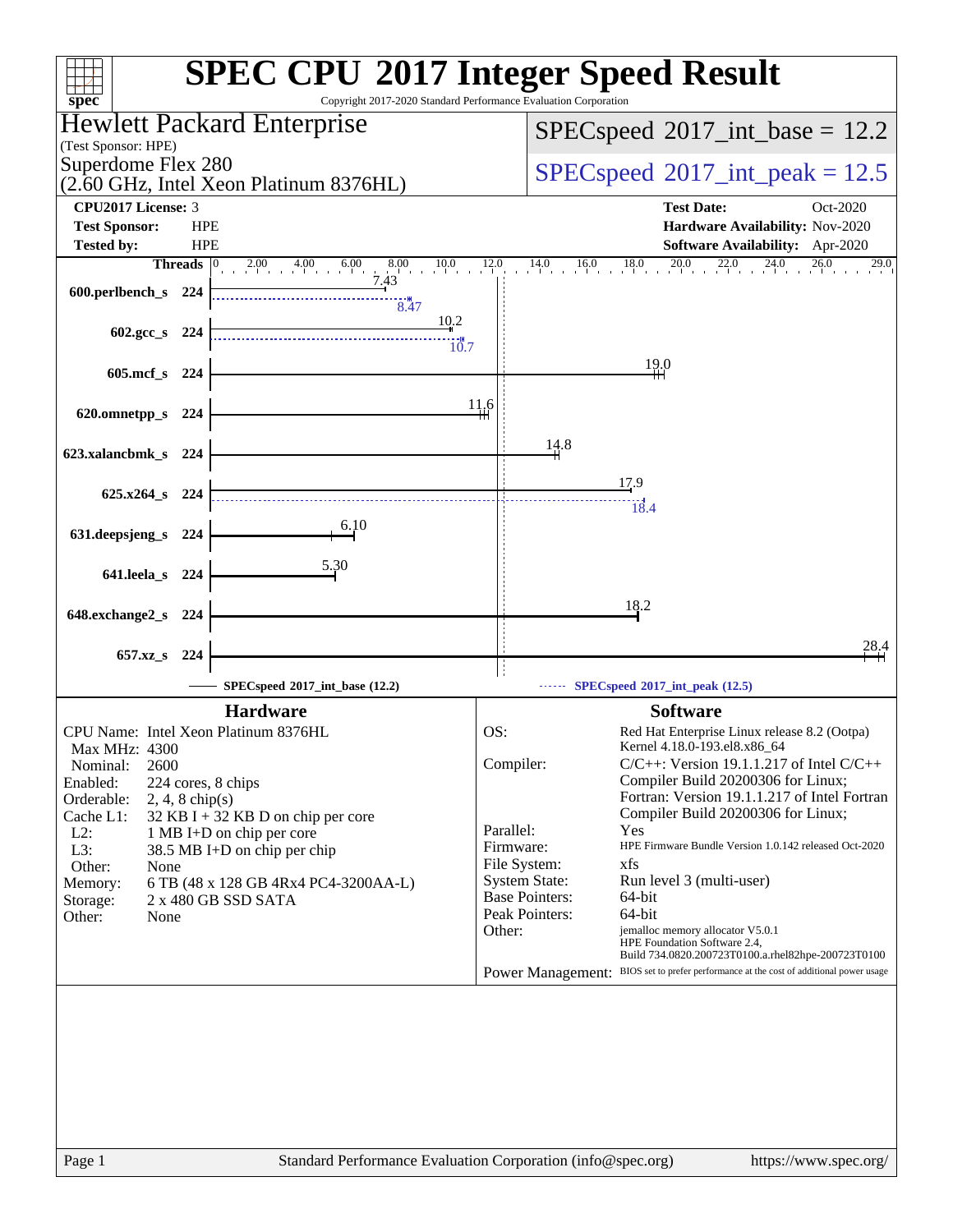

Copyright 2017-2020 Standard Performance Evaluation Corporation

## Hewlett Packard Enterprise

(Test Sponsor: HPE)

(2.60 GHz, Intel Xeon Platinum 8376HL)

**[Tested by:](http://www.spec.org/auto/cpu2017/Docs/result-fields.html#Testedby)** HPE **[Software Availability:](http://www.spec.org/auto/cpu2017/Docs/result-fields.html#SoftwareAvailability)** Apr-2020

#### $SPECspeed^{\circ}2017\_int\_base = 12.2$  $SPECspeed^{\circ}2017\_int\_base = 12.2$

Superdome Flex 280<br>  $SPEC speed^{\circ}2017$  int peak = 12.5

**[CPU2017 License:](http://www.spec.org/auto/cpu2017/Docs/result-fields.html#CPU2017License)** 3 **[Test Date:](http://www.spec.org/auto/cpu2017/Docs/result-fields.html#TestDate)** Oct-2020 **[Test Sponsor:](http://www.spec.org/auto/cpu2017/Docs/result-fields.html#TestSponsor)** HPE **[Hardware Availability:](http://www.spec.org/auto/cpu2017/Docs/result-fields.html#HardwareAvailability)** Nov-2020

**[Results Table](http://www.spec.org/auto/cpu2017/Docs/result-fields.html#ResultsTable)**

|                                       | <b>Base</b>    |                |       |                | <b>Peak</b> |                |       |                |                |              |                |              |                |              |
|---------------------------------------|----------------|----------------|-------|----------------|-------------|----------------|-------|----------------|----------------|--------------|----------------|--------------|----------------|--------------|
| <b>Benchmark</b>                      | <b>Threads</b> | <b>Seconds</b> | Ratio | <b>Seconds</b> | Ratio       | <b>Seconds</b> | Ratio | <b>Threads</b> | <b>Seconds</b> | <b>Ratio</b> | <b>Seconds</b> | <b>Ratio</b> | <b>Seconds</b> | <b>Ratio</b> |
| 600.perlbench s                       | 224            | 239            | 7.41  | 239            | 7.43        | 239            | 7.43  | 224            | <b>210</b>     | 8.47         | 208            | 8.52         | 211            | 8.40         |
| $602.\text{gcc}\_\text{s}$            | 224            | 390            | 10.2  | 388            | 10.3        | 391            | 10.2  | 224            | 370            | 10.8         | 372            | 10.7         | 375            | 10.6         |
| $605 \text{.mcf}$ s                   | 224            | 250            | 18.9  | 245            | 19.3        | 248            | 19.0  | 224            | 250            | 18.9         | 245            | 19.3         | 248            | 19.0         |
| 620.omnetpp_s                         | 224            | 140            | 11.6  | 138            | 11.8        | 142            | 11.5  | 224            | 140            | <b>11.6</b>  | 138            | 11.8         | 142            | 11.5         |
| 623.xalancbmk s                       | 224            | 96.7           | 14.6  | 95.7           | 14.8        | 95.7           | 14.8  | 224            | 96.7           | 14.6         | 95.7           | 14.8         | 95.7           | 14.8         |
| $625.x264$ s                          | 224            | 98.7           | 17.9  | 98.6           | 17.9        | 98.9           | 17.8  | 224            | 95.7           | 18.4         | 95.8           | 18.4         | 95.8           | 18.4         |
| 631. deepsjeng_s                      | 224            | 279            | 5.14  | 235            | 6.10        | 235            | 6.11  | 224            | 279            | 5.14         | 235            | 6.10         | 235            | 6.11         |
| 641.leela s                           | 224            | 322            | 5.30  | 322            | 5.29        | 322            | 5.31  | 224            | 322            | 5.30         | 322            | 5.29         | 322            | 5.31         |
| 648.exchange2_s                       | 224            | 162            | 18.1  | 162            | 18.2        | 162            | 18.2  | 224            | 162            | 18.1         | 162            | 18.2         | 162            | 18.2         |
| $657.xz$ <sub>S</sub>                 | 224            | 218            | 28.4  | 216            | 28.6        | 222            | 27.8  | 224            | 218            | 28.4         | 216            | 28.6         | 222            | 27.8         |
| $SPEC speed^{\circ}2017\_int\_base =$ |                |                | 12.2  |                |             |                |       |                |                |              |                |              |                |              |

**[SPECspeed](http://www.spec.org/auto/cpu2017/Docs/result-fields.html#SPECspeed2017intpeak)[2017\\_int\\_peak =](http://www.spec.org/auto/cpu2017/Docs/result-fields.html#SPECspeed2017intpeak) 12.5**

Results appear in the [order in which they were run.](http://www.spec.org/auto/cpu2017/Docs/result-fields.html#RunOrder) Bold underlined text [indicates a median measurement](http://www.spec.org/auto/cpu2017/Docs/result-fields.html#Median).

#### **[Compiler Notes](http://www.spec.org/auto/cpu2017/Docs/result-fields.html#CompilerNotes)**

The inconsistent Compiler version information under Compiler Version section is due to a discrepancy in Intel Compiler. The correct version of C/C++ compiler is: Version 19.1.1.217 Build 20200306 Compiler for Linux The correct version of Fortran compiler is: Version 19.1.1.217 Build 20200306 Compiler for Linux

#### **[Submit Notes](http://www.spec.org/auto/cpu2017/Docs/result-fields.html#SubmitNotes)**

 The numactl mechanism was used to bind copies to processors. The config file option 'submit' was used to generate numactl commands to bind each copy to a specific processor. For details, please see the config file.

#### **[Operating System Notes](http://www.spec.org/auto/cpu2017/Docs/result-fields.html#OperatingSystemNotes)**

 Stack size set to unlimited using "ulimit -s unlimited" Transparent Huge Pages enabled by default Prior to runcpu invocation Filesystem page cache synced and cleared with: sync; echo 3> /proc/sys/vm/drop\_caches Tuned-adm profile was set to Throughput-Performance using "tuned-adm profile throughput-performance"

#### **[Environment Variables Notes](http://www.spec.org/auto/cpu2017/Docs/result-fields.html#EnvironmentVariablesNotes)**

```
Environment variables set by runcpu before the start of the run:
KMP_AFFINITY = "granularity=fine,scatter"
LD_LIBRARY_PATH = "/home/cpu2017/lib/intel64:/home/cpu2017/je5.0.1-64"
MALLOC_CONF = "retain:true"
OMP_STACKSIZE = "192M"
```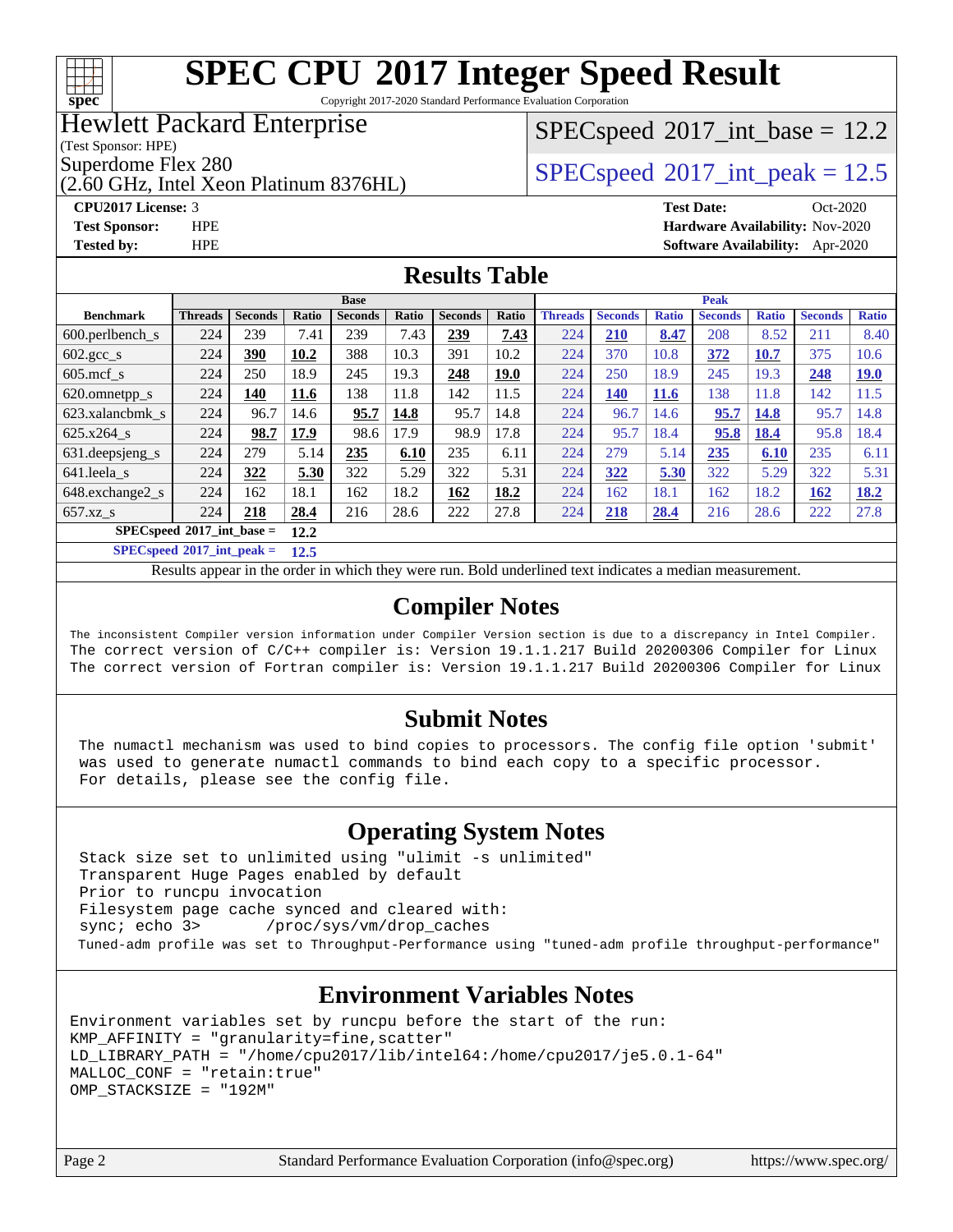#### **[SPEC CPU](http://www.spec.org/auto/cpu2017/Docs/result-fields.html#SPECCPU2017IntegerSpeedResult)[2017 Integer Speed Result](http://www.spec.org/auto/cpu2017/Docs/result-fields.html#SPECCPU2017IntegerSpeedResult)** Copyright 2017-2020 Standard Performance Evaluation Corporation Hewlett Packard Enterprise  $SPECspeed^{\circledcirc}2017\_int\_base = 12.2$  $SPECspeed^{\circledcirc}2017\_int\_base = 12.2$

(Test Sponsor: HPE)

Superdome Flex 280<br>  $SPEC speed^{\circ}2017$ \_int\_peak = 12.5

(2.60 GHz, Intel Xeon Platinum 8376HL)

**[spec](http://www.spec.org/)**

 $\pm \pm$ 

**[Tested by:](http://www.spec.org/auto/cpu2017/Docs/result-fields.html#Testedby)** HPE **[Software Availability:](http://www.spec.org/auto/cpu2017/Docs/result-fields.html#SoftwareAvailability)** Apr-2020

**[CPU2017 License:](http://www.spec.org/auto/cpu2017/Docs/result-fields.html#CPU2017License)** 3 **[Test Date:](http://www.spec.org/auto/cpu2017/Docs/result-fields.html#TestDate)** Oct-2020 **[Test Sponsor:](http://www.spec.org/auto/cpu2017/Docs/result-fields.html#TestSponsor)** HPE **[Hardware Availability:](http://www.spec.org/auto/cpu2017/Docs/result-fields.html#HardwareAvailability)** Nov-2020

#### **[General Notes](http://www.spec.org/auto/cpu2017/Docs/result-fields.html#GeneralNotes)**

 Binaries compiled on a system with 1x Intel Core i9-7980XE CPU + 64GB RAM memory using Redhat Enterprise Linux 8.0 NA: The test sponsor attests, as of date of publication, that CVE-2017-5754 (Meltdown) is mitigated in the system as tested and documented. Yes: The test sponsor attests, as of date of publication, that CVE-2017-5753 (Spectre variant 1) is mitigated in the system as tested and documented. Yes: The test sponsor attests, as of date of publication, that CVE-2017-5715 (Spectre variant 2) is mitigated in the system as tested and documented. jemalloc, a general purpose malloc implementation built with the RedHat Enterprise 7.5, and the system compiler gcc 4.8.5 sources available from jemalloc.net or<https://github.com/jemalloc/jemalloc/releases> **[Platform Notes](http://www.spec.org/auto/cpu2017/Docs/result-fields.html#PlatformNotes)** BIOS Configuration: Workload Profile set to HPC Intel Hyper-Threading set to Disabled Workload Profile set to Custom Minimum Processor Idle Power Core C-State set to C6 State Minimum Processor Idle Power Package C-State set to Package C6 (non-retention) State Sysinfo program /home/cpu2017/bin/sysinfo Rev: r6365 of 2019-08-21 295195f888a3d7edb1e6e46a485a0011 running on ch-622.fchst.rdlabs.hpecorp.net Wed Nov 4 07:55:12 2020 SUT (System Under Test) info as seen by some common utilities. For more information on this section, see <https://www.spec.org/cpu2017/Docs/config.html#sysinfo> From /proc/cpuinfo model name : Intel(R) Xeon(R) Platinum 8376HL CPU @ 2.60GHz 8 "physical id"s (chips) 224 "processors" cores, siblings (Caution: counting these is hw and system dependent. The following excerpts from /proc/cpuinfo might not be reliable. Use with caution.) cpu cores : 28 siblings : 28 physical 0: cores 0 1 2 3 4 5 6 8 9 10 11 12 13 14 16 17 18 19 20 21 22 24 25 26 27 28 29 30 physical 1: cores 0 1 2 3 4 5 6 8 9 10 11 12 13 14 16 17 18 19 20 21 22 24 25 26 27 28 29 30 physical 2: cores 0 1 2 3 4 5 6 8 9 10 11 12 13 14 16 17 18 19 20 21 22 24 25 26 27 28 29 30 physical 3: cores 0 1 2 3 4 5 6 8 9 10 11 12 13 14 16 17 18 19 20 21 22 24 25 26 27 28 29 30 physical 4: cores 0 1 2 3 4 5 6 8 9 10 11 12 13 14 16 17 18 19 20 21 22 24 25 26 27 **(Continued on next page)**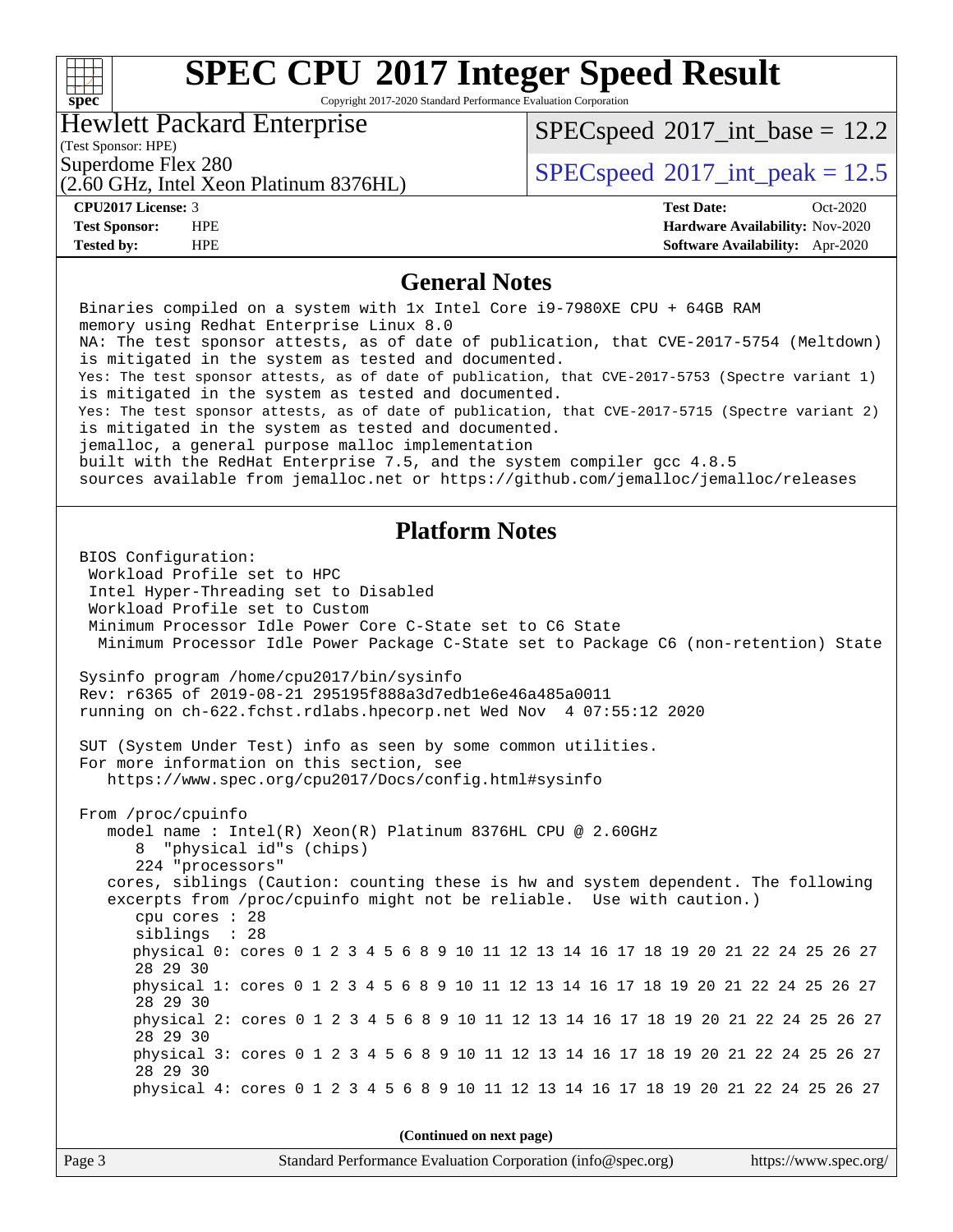| $spec^*$                                                     | Copyright 2017-2020 Standard Performance Evaluation Corporation | <b>SPEC CPU®2017 Integer Speed Result</b>                                                                                                                                  |                                 |
|--------------------------------------------------------------|-----------------------------------------------------------------|----------------------------------------------------------------------------------------------------------------------------------------------------------------------------|---------------------------------|
| Hewlett Packard Enterprise<br>(Test Sponsor: HPE)            |                                                                 | $SPEC speed^{\circ}2017\_int\_base = 12.2$                                                                                                                                 |                                 |
| Superdome Flex 280<br>(2.60 GHz, Intel Xeon Platinum 8376HL) |                                                                 | $SPEC speed^{\circ}2017\_int\_peak = 12.5$                                                                                                                                 |                                 |
| CPU2017 License: 3                                           |                                                                 | <b>Test Date:</b>                                                                                                                                                          | Oct-2020                        |
| <b>Test Sponsor:</b><br><b>HPE</b>                           |                                                                 |                                                                                                                                                                            | Hardware Availability: Nov-2020 |
| <b>Tested by:</b><br><b>HPE</b>                              |                                                                 |                                                                                                                                                                            | Software Availability: Apr-2020 |
|                                                              | <b>Platform Notes (Continued)</b>                               |                                                                                                                                                                            |                                 |
| 28 29 30                                                     |                                                                 |                                                                                                                                                                            |                                 |
| 28 29 30                                                     |                                                                 | physical 5: cores 0 1 2 3 4 5 6 8 9 10 11 12 13 14 16 17 18 19 20 21 22 24 25 26 27                                                                                        |                                 |
| 28 29 30                                                     |                                                                 | physical 6: cores 0 1 2 3 4 5 6 8 9 10 11 12 13 14 16 17 18 19 20 21 22 24 25 26 27                                                                                        |                                 |
| 28 29 30                                                     |                                                                 | physical 7: cores 0 1 2 3 4 5 6 8 9 10 11 12 13 14 16 17 18 19 20 21 22 24 25 26 27                                                                                        |                                 |
| From lscpu:                                                  |                                                                 |                                                                                                                                                                            |                                 |
| Architecture:                                                | x86 64                                                          |                                                                                                                                                                            |                                 |
| $CPU$ op-mode(s):                                            | $32$ -bit, $64$ -bit                                            |                                                                                                                                                                            |                                 |
| Byte Order:                                                  | Little Endian                                                   |                                                                                                                                                                            |                                 |
| CPU(s):<br>On-line CPU(s) list: $0-223$                      | 224                                                             |                                                                                                                                                                            |                                 |
| Thread(s) per core:                                          | 1                                                               |                                                                                                                                                                            |                                 |
| $Core(s)$ per socket:                                        | 28                                                              |                                                                                                                                                                            |                                 |
| Socket(s):                                                   | 8                                                               |                                                                                                                                                                            |                                 |
| NUMA $node(s):$                                              | 8                                                               |                                                                                                                                                                            |                                 |
| Vendor ID:                                                   | GenuineIntel                                                    |                                                                                                                                                                            |                                 |
| CPU family:                                                  | 6                                                               |                                                                                                                                                                            |                                 |
| Model:<br>Model name:                                        | 85                                                              | Intel(R) Xeon(R) Platinum 8376HL CPU @ 2.60GHz                                                                                                                             |                                 |
| Stepping:                                                    | 11                                                              |                                                                                                                                                                            |                                 |
| CPU MHz:                                                     | 2477.386                                                        |                                                                                                                                                                            |                                 |
| $CPU$ max $MHz$ :                                            | 4300.0000                                                       |                                                                                                                                                                            |                                 |
| CPU min MHz:                                                 | 1000.0000                                                       |                                                                                                                                                                            |                                 |
| BogoMIPS:                                                    | 5199.77                                                         |                                                                                                                                                                            |                                 |
| Virtualization:                                              | $VT - x$                                                        |                                                                                                                                                                            |                                 |
| Lld cache:<br>Lli cache:                                     | 32K<br>32K                                                      |                                                                                                                                                                            |                                 |
| L2 cache:                                                    | 1024K                                                           |                                                                                                                                                                            |                                 |
| L3 cache:                                                    | 39424K                                                          |                                                                                                                                                                            |                                 |
| NUMA node0 CPU(s):                                           | $0 - 27$                                                        |                                                                                                                                                                            |                                 |
| NUMA nodel CPU(s):                                           | $28 - 55$                                                       |                                                                                                                                                                            |                                 |
| NUMA node2 CPU(s):                                           | $56 - 83$                                                       |                                                                                                                                                                            |                                 |
| NUMA node3 CPU(s):                                           | 84-111                                                          |                                                                                                                                                                            |                                 |
| NUMA $node4$ $CPU(s):$<br>NUMA node5 $CPU(s):$               | 112-139<br>$140 - 167$                                          |                                                                                                                                                                            |                                 |
| NUMA node6 CPU(s):                                           | $168 - 195$                                                     |                                                                                                                                                                            |                                 |
| NUMA node7 CPU(s):                                           | $196 - 223$                                                     |                                                                                                                                                                            |                                 |
| Flags:                                                       |                                                                 | fpu vme de pse tsc msr pae mce cx8 apic sep mtrr pge mca cmov                                                                                                              |                                 |
|                                                              |                                                                 | pat pse36 clflush dts acpi mmx fxsr sse sse2 ss ht tm pbe syscall nx pdpelgb rdtscp<br>lm constant_tsc art arch_perfmon pebs bts rep_good nopl xtopology nonstop_tsc cpuid |                                 |
|                                                              |                                                                 | aperfmperf pni pclmulqdq dtes64 monitor ds_cpl vmx smx est tm2 ssse3 sdbg fma cx16                                                                                         |                                 |
|                                                              |                                                                 | xtpr pdcm pcid dca sse4_1 sse4_2 x2apic movbe popcnt tsc_deadline_timer aes xsave<br>avx f16c rdrand lahf_lm abm 3dnowprefetch cpuid_fault epb cat_13 cdp_13               |                                 |
|                                                              |                                                                 | invpcid_single intel_ppin ssbd mba ibrs ibpb stibp ibrs_enhanced tpr_shadow vnmi                                                                                           |                                 |
|                                                              | (Continued on next page)                                        |                                                                                                                                                                            |                                 |
| Page 4                                                       | Standard Performance Evaluation Corporation (info@spec.org)     |                                                                                                                                                                            | https://www.spec.org/           |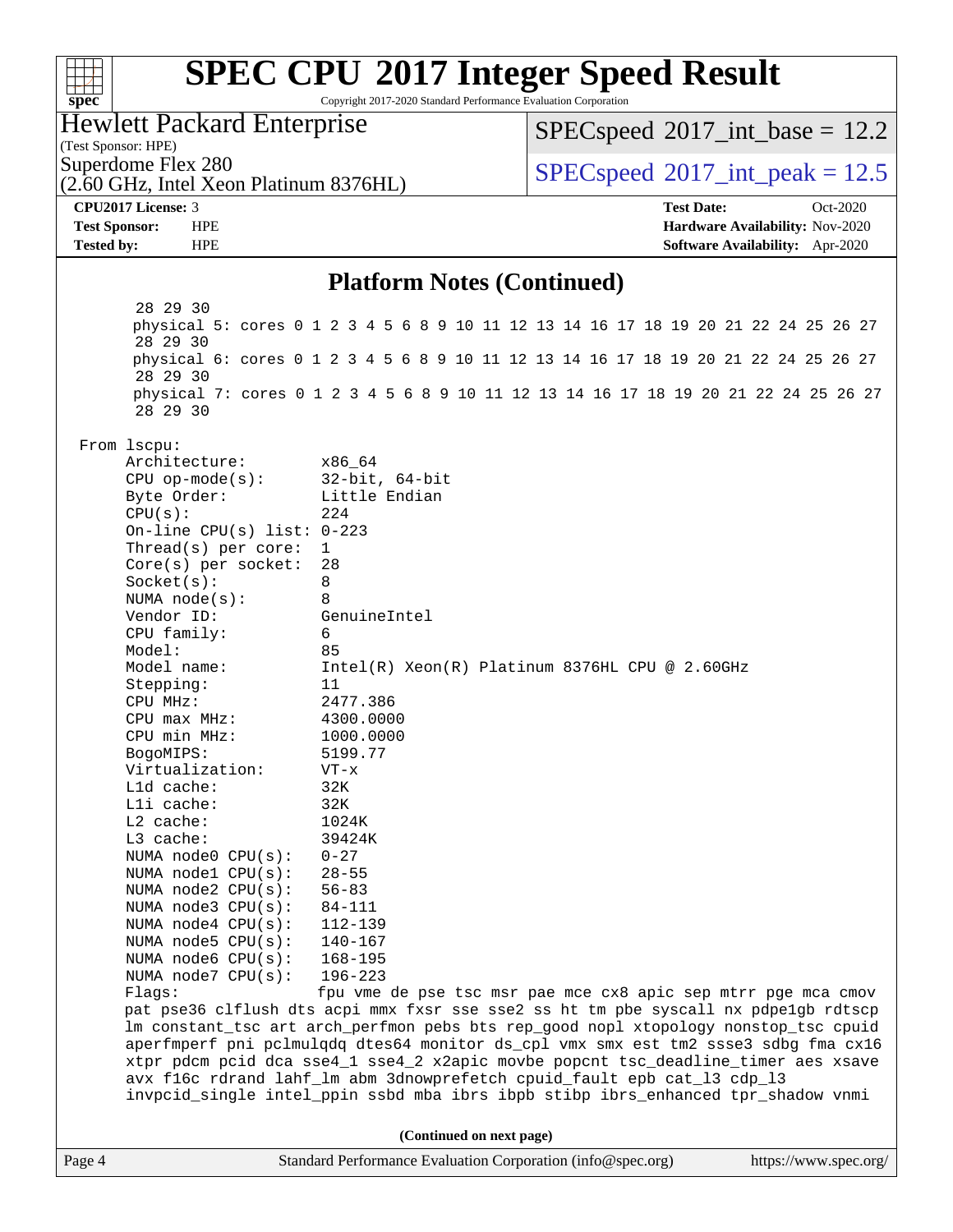Copyright 2017-2020 Standard Performance Evaluation Corporation

## Hewlett Packard Enterprise

 $SPECspeed^{\circ}2017\_int\_base = 12.2$  $SPECspeed^{\circ}2017\_int\_base = 12.2$ 

(Test Sponsor: HPE)

**[spec](http://www.spec.org/)**

 $\begin{matrix} & \ + \ + \end{matrix}$ 

(2.60 GHz, Intel Xeon Platinum 8376HL)

Superdome Flex 280  $SPEC speed^{\circ}2017$ \_int\_peak = 12.5

**[CPU2017 License:](http://www.spec.org/auto/cpu2017/Docs/result-fields.html#CPU2017License)** 3 **[Test Date:](http://www.spec.org/auto/cpu2017/Docs/result-fields.html#TestDate)** Oct-2020 **[Test Sponsor:](http://www.spec.org/auto/cpu2017/Docs/result-fields.html#TestSponsor)** HPE **[Hardware Availability:](http://www.spec.org/auto/cpu2017/Docs/result-fields.html#HardwareAvailability)** Nov-2020 **[Tested by:](http://www.spec.org/auto/cpu2017/Docs/result-fields.html#Testedby)** HPE **[Software Availability:](http://www.spec.org/auto/cpu2017/Docs/result-fields.html#SoftwareAvailability)** Apr-2020

#### **[Platform Notes \(Continued\)](http://www.spec.org/auto/cpu2017/Docs/result-fields.html#PlatformNotes)**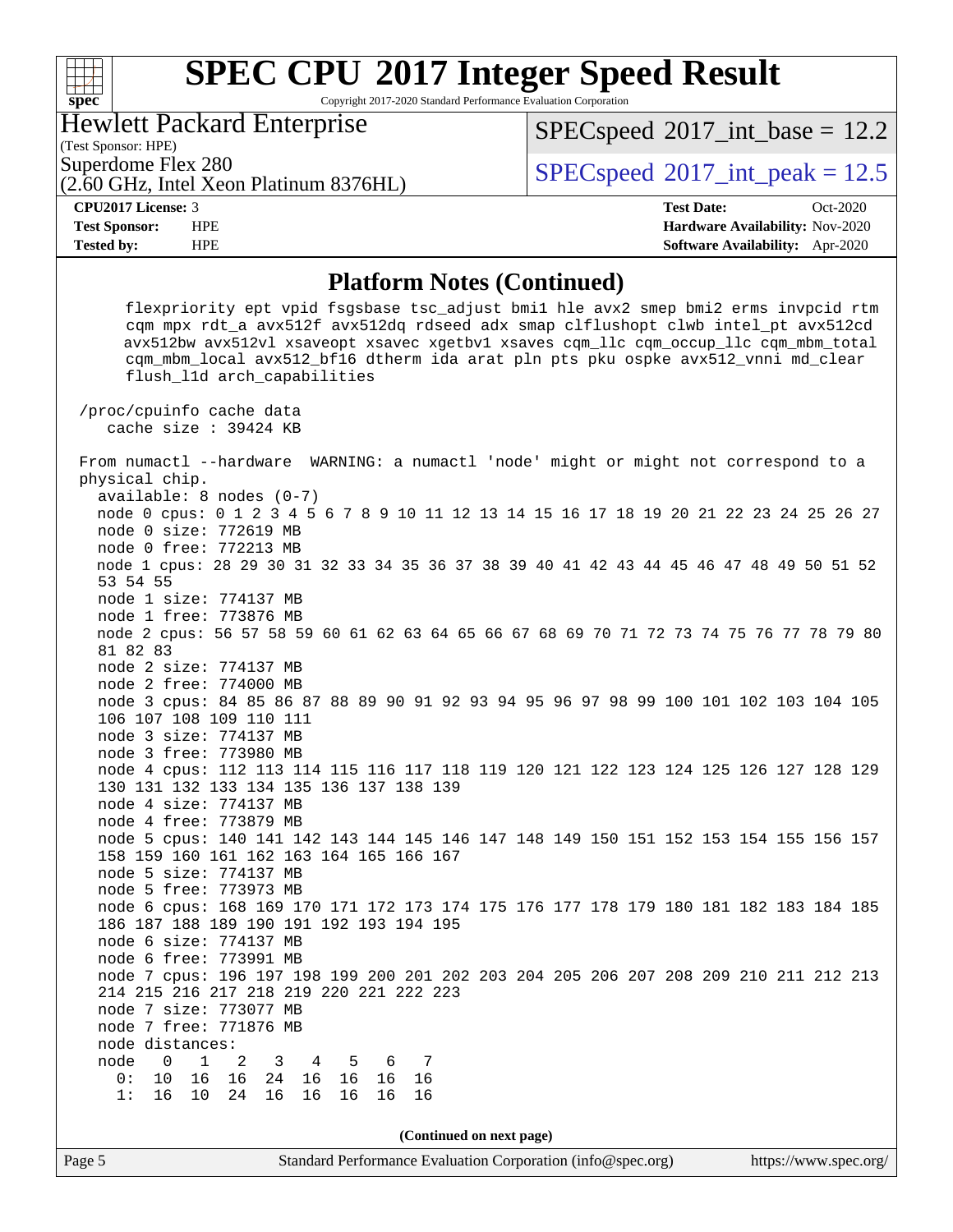| n Tin<br>$spec^*$                                                                                                                                                                                                                                                                                                                                                                                                                                                                                                                                                                                      | <b>SPEC CPU®2017 Integer Speed Result</b><br>Copyright 2017-2020 Standard Performance Evaluation Corporation                                                                                                                                                                                                                |
|--------------------------------------------------------------------------------------------------------------------------------------------------------------------------------------------------------------------------------------------------------------------------------------------------------------------------------------------------------------------------------------------------------------------------------------------------------------------------------------------------------------------------------------------------------------------------------------------------------|-----------------------------------------------------------------------------------------------------------------------------------------------------------------------------------------------------------------------------------------------------------------------------------------------------------------------------|
| <b>Hewlett Packard Enterprise</b><br>(Test Sponsor: HPE)                                                                                                                                                                                                                                                                                                                                                                                                                                                                                                                                               | $SPEC speed^{\circ}2017\_int\_base = 12.2$                                                                                                                                                                                                                                                                                  |
| Superdome Flex 280<br>(2.60 GHz, Intel Xeon Platinum 8376HL)                                                                                                                                                                                                                                                                                                                                                                                                                                                                                                                                           | $SPEC speed^{\circ}2017\_int\_peak = 12.5$                                                                                                                                                                                                                                                                                  |
| CPU2017 License: 3                                                                                                                                                                                                                                                                                                                                                                                                                                                                                                                                                                                     | <b>Test Date:</b><br>Oct-2020                                                                                                                                                                                                                                                                                               |
| <b>Test Sponsor:</b><br><b>HPE</b><br><b>HPE</b><br><b>Tested by:</b>                                                                                                                                                                                                                                                                                                                                                                                                                                                                                                                                  | Hardware Availability: Nov-2020<br><b>Software Availability:</b> Apr-2020                                                                                                                                                                                                                                                   |
|                                                                                                                                                                                                                                                                                                                                                                                                                                                                                                                                                                                                        | <b>Platform Notes (Continued)</b>                                                                                                                                                                                                                                                                                           |
| 16<br>2 :<br>16 24<br>10<br>16<br>16<br>16<br>16                                                                                                                                                                                                                                                                                                                                                                                                                                                                                                                                                       |                                                                                                                                                                                                                                                                                                                             |
| 3:<br>24 16<br>16<br>16<br>10<br>16<br>16<br>16                                                                                                                                                                                                                                                                                                                                                                                                                                                                                                                                                        |                                                                                                                                                                                                                                                                                                                             |
| 4 :<br>16<br>16<br>16<br>16<br>10<br>16 16 24                                                                                                                                                                                                                                                                                                                                                                                                                                                                                                                                                          |                                                                                                                                                                                                                                                                                                                             |
| 5:<br>16<br>16<br>10 24 16<br>16 16<br>16<br>6:<br>16<br>16 16<br>16<br>24 10<br>16<br>16                                                                                                                                                                                                                                                                                                                                                                                                                                                                                                              |                                                                                                                                                                                                                                                                                                                             |
| 7:<br>16<br>16<br>16<br>16<br>16<br>24<br>16<br>10                                                                                                                                                                                                                                                                                                                                                                                                                                                                                                                                                     |                                                                                                                                                                                                                                                                                                                             |
|                                                                                                                                                                                                                                                                                                                                                                                                                                                                                                                                                                                                        |                                                                                                                                                                                                                                                                                                                             |
| From /proc/meminfo                                                                                                                                                                                                                                                                                                                                                                                                                                                                                                                                                                                     |                                                                                                                                                                                                                                                                                                                             |
| MemTotal:<br>6339092212 kB                                                                                                                                                                                                                                                                                                                                                                                                                                                                                                                                                                             |                                                                                                                                                                                                                                                                                                                             |
| HugePages_Total:<br>0<br>Hugepagesize:<br>2048 kB                                                                                                                                                                                                                                                                                                                                                                                                                                                                                                                                                      |                                                                                                                                                                                                                                                                                                                             |
|                                                                                                                                                                                                                                                                                                                                                                                                                                                                                                                                                                                                        |                                                                                                                                                                                                                                                                                                                             |
| /usr/bin/lsb_release -d<br>Red Hat Enterprise Linux release 8.2 (Ootpa)                                                                                                                                                                                                                                                                                                                                                                                                                                                                                                                                |                                                                                                                                                                                                                                                                                                                             |
| From /etc/*release* /etc/*version*<br>hpe-foundation-release: HPE Foundation Software 2.4, Build<br>734.0820.200723T0100.a.rhel82hpe-200723T0100<br>os-release:<br>NAME="Red Hat Enterprise Linux"<br>VERSION="8.2 (Ootpa)"<br>ID="rhel"<br>ID LIKE="fedora"<br>VERSION_ID="8.2"<br>PLATFORM_ID="platform:el8"<br>PRETTY_NAME="Red Hat Enterprise Linux 8.2 (Ootpa)"<br>ANSI COLOR="0;31"<br>redhat-release: Red Hat Enterprise Linux release 8.2 (Ootpa)<br>system-release: Red Hat Enterprise Linux release 8.2 (Ootpa)<br>system-release-cpe: cpe:/o:redhat:enterprise_linux:8.2:ga<br>uname $-a$ : |                                                                                                                                                                                                                                                                                                                             |
| UTC 2020 x86 64 x86 64 x86 64 GNU/Linux<br>Kernel self-reported vulnerability status:                                                                                                                                                                                                                                                                                                                                                                                                                                                                                                                  | Linux ch-622.fchst.rdlabs.hpecorp.net 4.18.0-193.el8.x86_64 #1 SMP Fri Mar 27 14:35:58                                                                                                                                                                                                                                      |
|                                                                                                                                                                                                                                                                                                                                                                                                                                                                                                                                                                                                        |                                                                                                                                                                                                                                                                                                                             |
| itlb_multihit:<br>CVE-2018-3620 (L1 Terminal Fault):<br>Microarchitectural Data Sampling:<br>CVE-2017-5754 (Meltdown):<br>$CVE-2017-5753$ (Spectre variant 1):<br>$CVE-2017-5715$ (Spectre variant 2):                                                                                                                                                                                                                                                                                                                                                                                                 | Not affected<br>Not affected<br>Not affected<br>Not affected<br>CVE-2018-3639 (Speculative Store Bypass): Mitigation: Speculative Store Bypass disabled<br>via prctl and seccomp<br>Mitigation: usercopy/swapgs barriers and __user<br>pointer sanitization<br>Mitigation: Enhanced IBRS, IBPB: conditional,<br>RSB filling |
|                                                                                                                                                                                                                                                                                                                                                                                                                                                                                                                                                                                                        | (Continued on next page)                                                                                                                                                                                                                                                                                                    |

Page 6 Standard Performance Evaluation Corporation [\(info@spec.org\)](mailto:info@spec.org) <https://www.spec.org/>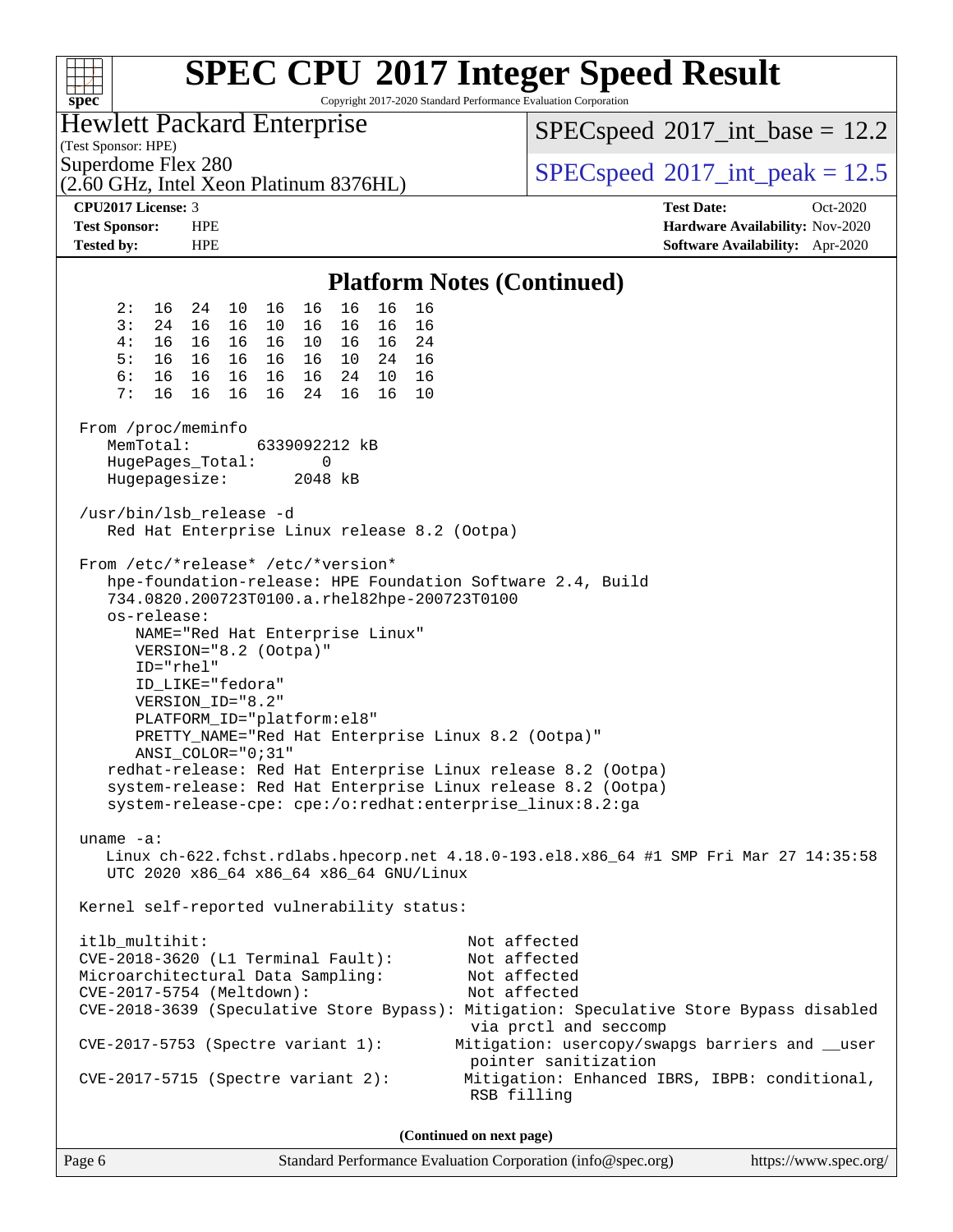| <b>SPEC CPU®2017 Integer Speed Result</b><br>Copyright 2017-2020 Standard Performance Evaluation Corporation                                                                                                                                                                                                                                                                                                                                                            |                                                                  |
|-------------------------------------------------------------------------------------------------------------------------------------------------------------------------------------------------------------------------------------------------------------------------------------------------------------------------------------------------------------------------------------------------------------------------------------------------------------------------|------------------------------------------------------------------|
| spec <sup>®</sup><br><b>Hewlett Packard Enterprise</b>                                                                                                                                                                                                                                                                                                                                                                                                                  | $SPEC speed^{\circ}2017\_int\_base = 12.2$                       |
| (Test Sponsor: HPE)<br>Superdome Flex 280                                                                                                                                                                                                                                                                                                                                                                                                                               |                                                                  |
| (2.60 GHz, Intel Xeon Platinum 8376HL)                                                                                                                                                                                                                                                                                                                                                                                                                                  | $SPEC speed^{\circ}2017\_int\_peak = 12.5$                       |
| CPU2017 License: 3<br><b>Test Sponsor:</b><br><b>HPE</b>                                                                                                                                                                                                                                                                                                                                                                                                                | <b>Test Date:</b><br>Oct-2020<br>Hardware Availability: Nov-2020 |
| <b>Tested by:</b><br><b>HPE</b>                                                                                                                                                                                                                                                                                                                                                                                                                                         | Software Availability: Apr-2020                                  |
| <b>Platform Notes (Continued)</b>                                                                                                                                                                                                                                                                                                                                                                                                                                       |                                                                  |
| tsx_async_abort:                                                                                                                                                                                                                                                                                                                                                                                                                                                        | Not affected                                                     |
| run-level 3 Nov 4 06:31                                                                                                                                                                                                                                                                                                                                                                                                                                                 |                                                                  |
| SPEC is set to: /home/cpu2017<br>Size Used Avail Use% Mounted on<br>Filesystem<br>Type<br>/dev/mapper/rhel-home xfs<br>392G<br>263G 130G 67% / home                                                                                                                                                                                                                                                                                                                     |                                                                  |
| From /sys/devices/virtual/dmi/id<br>HPE Bundle:1.0.142 SFW:008.000.189.000.2010080501 10/08/2020<br>BIOS:<br>Vendor:<br>HPE<br>Product: Superdome Flex 280<br>Product Family: 1590PID02020001<br>Serial:<br>5UF0090539                                                                                                                                                                                                                                                  |                                                                  |
| Additional information from dmidecode follows. WARNING: Use caution when you interpret<br>this section. The 'dmidecode' program reads system data which is "intended to allow<br>hardware to be accurately determined", but the intent may not be met, as there are<br>frequent changes to hardware, firmware, and the "DMTF SMBIOS" standard.<br>Memory:<br>48x Hynix HMABAGL7ABR4N-XN 128 GB 4 rank 3200<br>48x NO DIMM NO DIMM<br>(End of data from sysinfo program) |                                                                  |
| <b>Compiler Version Notes</b>                                                                                                                                                                                                                                                                                                                                                                                                                                           |                                                                  |
| ===========<br>600.perlbench_s(base) 602.gcc_s(base, peak) 605.mcf_s(base, peak)<br>C<br>625.x264_s(base, peak) 657.xz_s(base, peak)                                                                                                                                                                                                                                                                                                                                    |                                                                  |
| Intel(R) C Compiler for applications running on Intel(R) 64, Version 2021.1<br>NextGen Build 20200304<br>Copyright (C) 1985-2020 Intel Corporation. All rights reserved.                                                                                                                                                                                                                                                                                                |                                                                  |
| 600.perlbench_s(peak)<br>C.                                                                                                                                                                                                                                                                                                                                                                                                                                             |                                                                  |
| Intel(R) C Intel(R) 64 Compiler for applications running on Intel(R) 64,<br>Version 19.1.1.217 Build 20200306<br>Copyright (C) 1985-2020 Intel Corporation. All rights reserved.<br>. <u>.</u> .                                                                                                                                                                                                                                                                        |                                                                  |
| 600.perlbench_s(base) 602.gcc_s(base, peak) 605.mcf_s(base, peak)<br>С                                                                                                                                                                                                                                                                                                                                                                                                  |                                                                  |
| (Continued on next page)                                                                                                                                                                                                                                                                                                                                                                                                                                                |                                                                  |
| Standard Performance Evaluation Corporation (info@spec.org)<br>Page 7                                                                                                                                                                                                                                                                                                                                                                                                   | https://www.spec.org/                                            |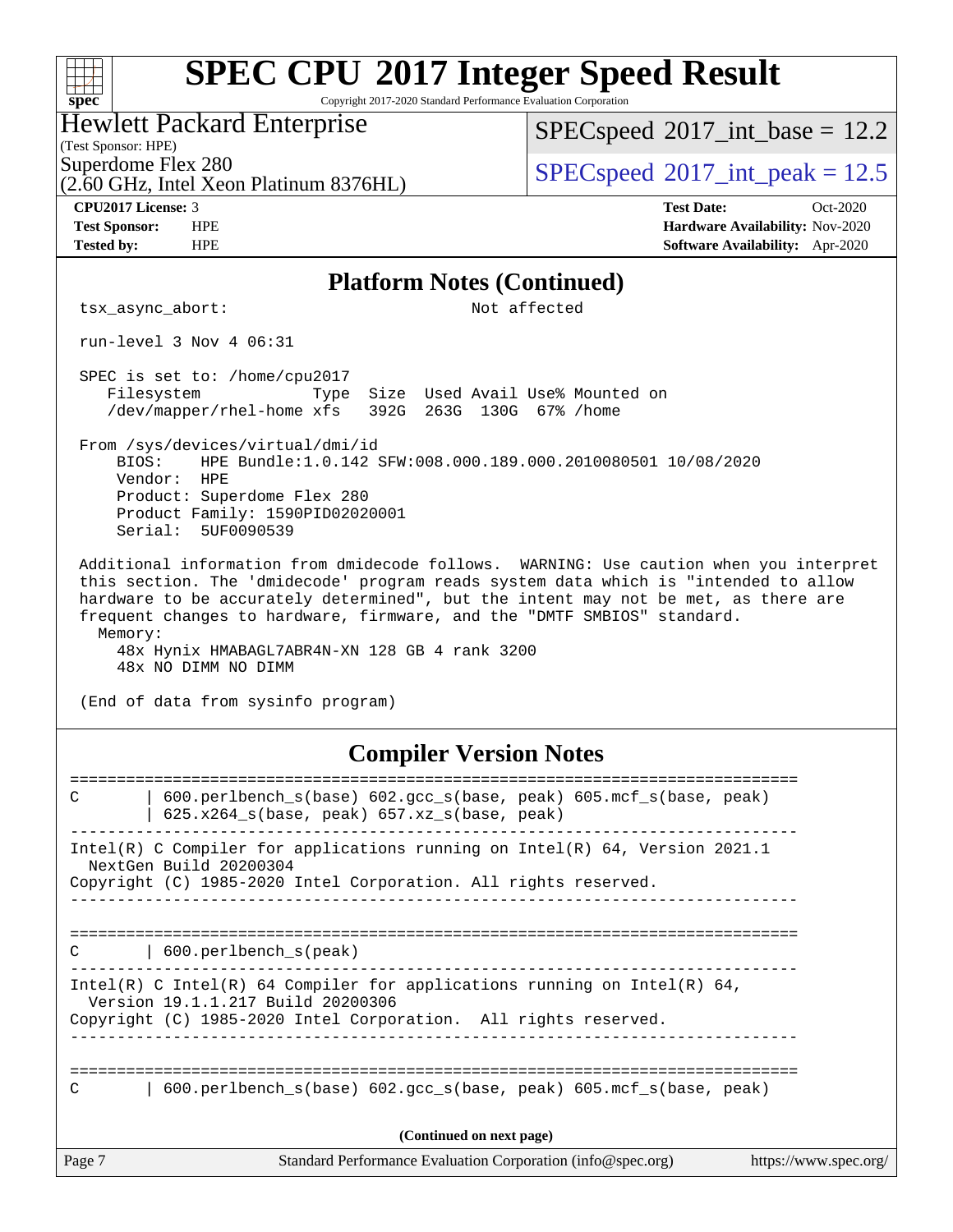| S<br>اق<br>E<br>Π |  |  |  |  |
|-------------------|--|--|--|--|

Copyright 2017-2020 Standard Performance Evaluation Corporation

## Hewlett Packard Enterprise

 $SPEC speed$ <sup>®</sup> $2017$ \_int\_base = 12.2

(Test Sponsor: HPE)

(2.60 GHz, Intel Xeon Platinum 8376HL)

 $SPEC speed^{\circ}2017\_int\_peak = 12.5$ 

#### **[CPU2017 License:](http://www.spec.org/auto/cpu2017/Docs/result-fields.html#CPU2017License)** 3 **T**

| <b>CPU2017 License: 3</b> |            | $Oct-2020$<br><b>Test Date:</b>        |
|---------------------------|------------|----------------------------------------|
| <b>Test Sponsor:</b>      | <b>HPE</b> | <b>Hardware Availability: Nov-2020</b> |
| <b>Tested by:</b>         | <b>HPE</b> | <b>Software Availability:</b> Apr-2020 |

## **[Compiler Version Notes \(Continued\)](http://www.spec.org/auto/cpu2017/Docs/result-fields.html#CompilerVersionNotes)**

| $625.x264_s(base, peak)$ 657.xz <sub>_S</sub> (base, peak)                                                                                                                             |
|----------------------------------------------------------------------------------------------------------------------------------------------------------------------------------------|
| Intel(R) C Compiler for applications running on Intel(R) $64$ , Version 2021.1<br>NextGen Build 20200304<br>Copyright (C) 1985-2020 Intel Corporation. All rights reserved.            |
| 600.perlbench_s(peak)<br>C                                                                                                                                                             |
| Intel(R) C Intel(R) 64 Compiler for applications running on Intel(R) 64,<br>Version 19.1.1.217 Build 20200306<br>Copyright (C) 1985-2020 Intel Corporation. All rights reserved.       |
| 620.omnetpp s(base, peak) 623.xalancbmk s(base, peak)<br>$C++$<br>631.deepsjeng_s(base, peak) 641.leela_s(base, peak)                                                                  |
| Intel(R) $C++$ Compiler for applications running on Intel(R) 64, Version 2021.1<br>NextGen Build 20200304<br>Copyright (C) 1985-2020 Intel Corporation. All rights reserved.           |
| Fortran   648. exchange2_s(base, peak)                                                                                                                                                 |
| Intel(R) Fortran Intel(R) 64 Compiler for applications running on Intel(R)<br>64, Version 19.1.1.217 Build 20200306<br>Copyright (C) 1985-2020 Intel Corporation. All rights reserved. |

## **[Base Compiler Invocation](http://www.spec.org/auto/cpu2017/Docs/result-fields.html#BaseCompilerInvocation)**

| C benchmarks:<br>icc         |  |
|------------------------------|--|
| $C_{++}$ benchmarks:<br>icpc |  |
| Fortran benchmarks:<br>ifort |  |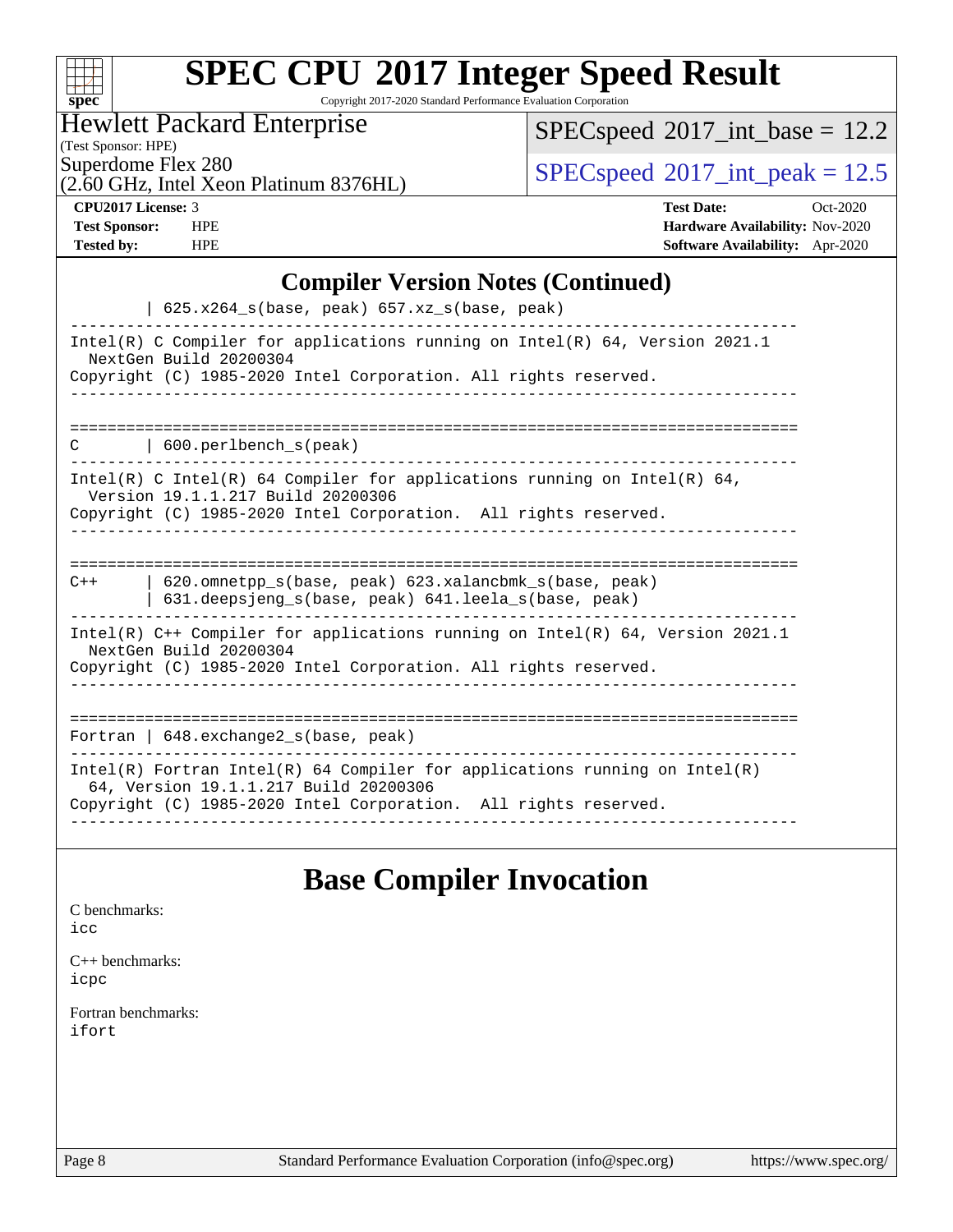

Copyright 2017-2020 Standard Performance Evaluation Corporation

## Hewlett Packard Enterprise

(Test Sponsor: HPE)

 $SPECspeed^{\circ}2017\_int\_base = 12.2$  $SPECspeed^{\circ}2017\_int\_base = 12.2$ 

Superdome Flex 280<br>  $SPEC speed^{\circ}2017$ \_int\_peak = 12.5

(2.60 GHz, Intel Xeon Platinum 8376HL)

**[CPU2017 License:](http://www.spec.org/auto/cpu2017/Docs/result-fields.html#CPU2017License)** 3 **[Test Date:](http://www.spec.org/auto/cpu2017/Docs/result-fields.html#TestDate)** Oct-2020 **[Test Sponsor:](http://www.spec.org/auto/cpu2017/Docs/result-fields.html#TestSponsor)** HPE **[Hardware Availability:](http://www.spec.org/auto/cpu2017/Docs/result-fields.html#HardwareAvailability)** Nov-2020 **[Tested by:](http://www.spec.org/auto/cpu2017/Docs/result-fields.html#Testedby)** HPE **[Software Availability:](http://www.spec.org/auto/cpu2017/Docs/result-fields.html#SoftwareAvailability)** Apr-2020

# **[Base Portability Flags](http://www.spec.org/auto/cpu2017/Docs/result-fields.html#BasePortabilityFlags)**

 600.perlbench\_s: [-DSPEC\\_LP64](http://www.spec.org/cpu2017/results/res2020q4/cpu2017-20201123-24423.flags.html#b600.perlbench_s_basePORTABILITY_DSPEC_LP64) [-DSPEC\\_LINUX\\_X64](http://www.spec.org/cpu2017/results/res2020q4/cpu2017-20201123-24423.flags.html#b600.perlbench_s_baseCPORTABILITY_DSPEC_LINUX_X64) 602.gcc\_s: [-DSPEC\\_LP64](http://www.spec.org/cpu2017/results/res2020q4/cpu2017-20201123-24423.flags.html#suite_basePORTABILITY602_gcc_s_DSPEC_LP64) 605.mcf\_s: [-DSPEC\\_LP64](http://www.spec.org/cpu2017/results/res2020q4/cpu2017-20201123-24423.flags.html#suite_basePORTABILITY605_mcf_s_DSPEC_LP64) 620.omnetpp\_s: [-DSPEC\\_LP64](http://www.spec.org/cpu2017/results/res2020q4/cpu2017-20201123-24423.flags.html#suite_basePORTABILITY620_omnetpp_s_DSPEC_LP64) 623.xalancbmk\_s: [-DSPEC\\_LP64](http://www.spec.org/cpu2017/results/res2020q4/cpu2017-20201123-24423.flags.html#suite_basePORTABILITY623_xalancbmk_s_DSPEC_LP64) [-DSPEC\\_LINUX](http://www.spec.org/cpu2017/results/res2020q4/cpu2017-20201123-24423.flags.html#b623.xalancbmk_s_baseCXXPORTABILITY_DSPEC_LINUX) 625.x264\_s: [-DSPEC\\_LP64](http://www.spec.org/cpu2017/results/res2020q4/cpu2017-20201123-24423.flags.html#suite_basePORTABILITY625_x264_s_DSPEC_LP64) 631.deepsjeng\_s: [-DSPEC\\_LP64](http://www.spec.org/cpu2017/results/res2020q4/cpu2017-20201123-24423.flags.html#suite_basePORTABILITY631_deepsjeng_s_DSPEC_LP64) 641.leela\_s: [-DSPEC\\_LP64](http://www.spec.org/cpu2017/results/res2020q4/cpu2017-20201123-24423.flags.html#suite_basePORTABILITY641_leela_s_DSPEC_LP64) 648.exchange2\_s: [-DSPEC\\_LP64](http://www.spec.org/cpu2017/results/res2020q4/cpu2017-20201123-24423.flags.html#suite_basePORTABILITY648_exchange2_s_DSPEC_LP64) 657.xz\_s: [-DSPEC\\_LP64](http://www.spec.org/cpu2017/results/res2020q4/cpu2017-20201123-24423.flags.html#suite_basePORTABILITY657_xz_s_DSPEC_LP64)

# **[Base Optimization Flags](http://www.spec.org/auto/cpu2017/Docs/result-fields.html#BaseOptimizationFlags)**

#### [C benchmarks](http://www.spec.org/auto/cpu2017/Docs/result-fields.html#Cbenchmarks):

```
-m64 -qnextgen -std=c11
-Wl,-plugin-opt=-x86-branches-within-32B-boundaries -Wl,-z,muldefs
-xCORE-AVX512 -O3 -ffast-math -flto -mfpmath=sse -funroll-loops
-fuse-ld=gold -qopt-mem-layout-trans=4 -fopenmp -DSPEC_OPENMP
-L/usr/local/jemalloc64-5.0.1/lib -ljemalloc
```
#### [C++ benchmarks:](http://www.spec.org/auto/cpu2017/Docs/result-fields.html#CXXbenchmarks)

[-m64](http://www.spec.org/cpu2017/results/res2020q4/cpu2017-20201123-24423.flags.html#user_CXXbase_m64-icc) [-qnextgen](http://www.spec.org/cpu2017/results/res2020q4/cpu2017-20201123-24423.flags.html#user_CXXbase_f-qnextgen) [-Wl,-plugin-opt=-x86-branches-within-32B-boundaries](http://www.spec.org/cpu2017/results/res2020q4/cpu2017-20201123-24423.flags.html#user_CXXbase_f-x86-branches-within-32B-boundaries_0098b4e4317ae60947b7b728078a624952a08ac37a3c797dfb4ffeb399e0c61a9dd0f2f44ce917e9361fb9076ccb15e7824594512dd315205382d84209e912f3) [-Wl,-z,muldefs](http://www.spec.org/cpu2017/results/res2020q4/cpu2017-20201123-24423.flags.html#user_CXXbase_link_force_multiple1_b4cbdb97b34bdee9ceefcfe54f4c8ea74255f0b02a4b23e853cdb0e18eb4525ac79b5a88067c842dd0ee6996c24547a27a4b99331201badda8798ef8a743f577) [-xCORE-AVX512](http://www.spec.org/cpu2017/results/res2020q4/cpu2017-20201123-24423.flags.html#user_CXXbase_f-xCORE-AVX512) [-O3](http://www.spec.org/cpu2017/results/res2020q4/cpu2017-20201123-24423.flags.html#user_CXXbase_f-O3) [-ffast-math](http://www.spec.org/cpu2017/results/res2020q4/cpu2017-20201123-24423.flags.html#user_CXXbase_f-ffast-math) [-flto](http://www.spec.org/cpu2017/results/res2020q4/cpu2017-20201123-24423.flags.html#user_CXXbase_f-flto) [-mfpmath=sse](http://www.spec.org/cpu2017/results/res2020q4/cpu2017-20201123-24423.flags.html#user_CXXbase_f-mfpmath_70eb8fac26bde974f8ab713bc9086c5621c0b8d2f6c86f38af0bd7062540daf19db5f3a066d8c6684be05d84c9b6322eb3b5be6619d967835195b93d6c02afa1) [-funroll-loops](http://www.spec.org/cpu2017/results/res2020q4/cpu2017-20201123-24423.flags.html#user_CXXbase_f-funroll-loops) [-fuse-ld=gold](http://www.spec.org/cpu2017/results/res2020q4/cpu2017-20201123-24423.flags.html#user_CXXbase_f-fuse-ld_920b3586e2b8c6e0748b9c84fa9b744736ba725a32cab14ad8f3d4ad28eecb2f59d1144823d2e17006539a88734fe1fc08fc3035f7676166309105a78aaabc32) [-qopt-mem-layout-trans=4](http://www.spec.org/cpu2017/results/res2020q4/cpu2017-20201123-24423.flags.html#user_CXXbase_f-qopt-mem-layout-trans_fa39e755916c150a61361b7846f310bcdf6f04e385ef281cadf3647acec3f0ae266d1a1d22d972a7087a248fd4e6ca390a3634700869573d231a252c784941a8) [-L/usr/local/IntelCompiler19/compilers\\_and\\_libraries\\_2020.1.217/linux/compiler/lib/intel64\\_lin](http://www.spec.org/cpu2017/results/res2020q4/cpu2017-20201123-24423.flags.html#user_CXXbase_linkpath_2cb6f503891ebf8baee7515f4e7d4ec1217444d1d05903cc0091ac4158de400651d2b2313a9fa414cb8a8f0e16ab029634f5c6db340f400369c190d4db8a54a0) [-lqkmalloc](http://www.spec.org/cpu2017/results/res2020q4/cpu2017-20201123-24423.flags.html#user_CXXbase_qkmalloc_link_lib_79a818439969f771c6bc311cfd333c00fc099dad35c030f5aab9dda831713d2015205805422f83de8875488a2991c0a156aaa600e1f9138f8fc37004abc96dc5)

#### [Fortran benchmarks:](http://www.spec.org/auto/cpu2017/Docs/result-fields.html#Fortranbenchmarks)

```
-m64 -Wl,-plugin-opt=-x86-branches-within-32B-boundaries -xCORE-AVX512
-O3 -ipo -no-prec-div -qopt-mem-layout-trans=4
-nostandard-realloc-lhs -align array32byte
-mbranches-within-32B-boundaries
```
# **[Peak Compiler Invocation](http://www.spec.org/auto/cpu2017/Docs/result-fields.html#PeakCompilerInvocation)**

[C benchmarks](http://www.spec.org/auto/cpu2017/Docs/result-fields.html#Cbenchmarks): [icc](http://www.spec.org/cpu2017/results/res2020q4/cpu2017-20201123-24423.flags.html#user_CCpeak_intel_icc_66fc1ee009f7361af1fbd72ca7dcefbb700085f36577c54f309893dd4ec40d12360134090235512931783d35fd58c0460139e722d5067c5574d8eaf2b3e37e92)

[C++ benchmarks:](http://www.spec.org/auto/cpu2017/Docs/result-fields.html#CXXbenchmarks) [icpc](http://www.spec.org/cpu2017/results/res2020q4/cpu2017-20201123-24423.flags.html#user_CXXpeak_intel_icpc_c510b6838c7f56d33e37e94d029a35b4a7bccf4766a728ee175e80a419847e808290a9b78be685c44ab727ea267ec2f070ec5dc83b407c0218cded6866a35d07)

**(Continued on next page)**

Page 9 Standard Performance Evaluation Corporation [\(info@spec.org\)](mailto:info@spec.org) <https://www.spec.org/>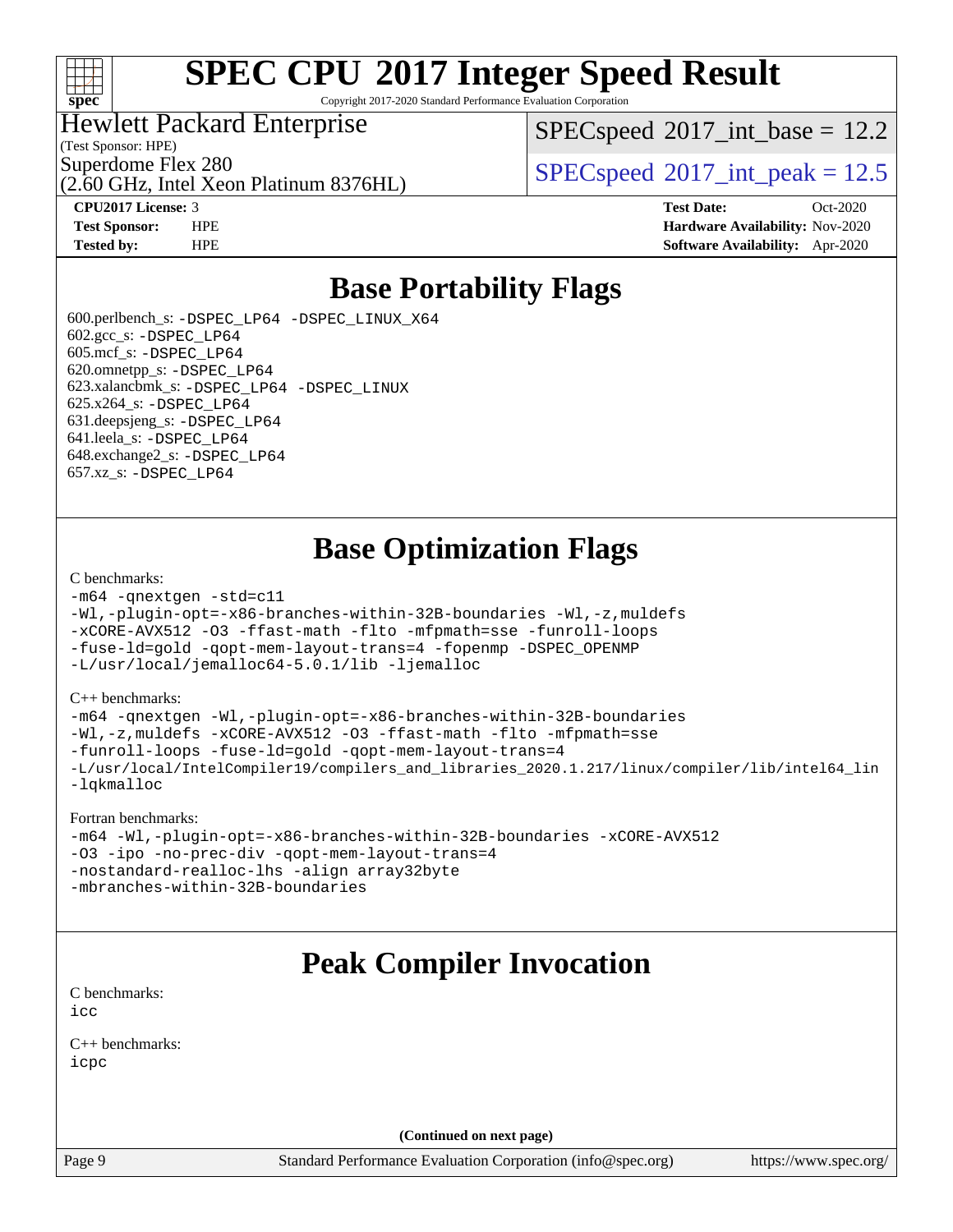

Copyright 2017-2020 Standard Performance Evaluation Corporation

## Hewlett Packard Enterprise

(Test Sponsor: HPE)

 $SPECspeed^{\circ}2017\_int\_base = 12.2$  $SPECspeed^{\circ}2017\_int\_base = 12.2$ 

Superdome Flex 280<br>  $SPEC speed^{\circ}2017$ \_int\_peak = 12.5

(2.60 GHz, Intel Xeon Platinum 8376HL)

**[CPU2017 License:](http://www.spec.org/auto/cpu2017/Docs/result-fields.html#CPU2017License)** 3 **[Test Date:](http://www.spec.org/auto/cpu2017/Docs/result-fields.html#TestDate)** Oct-2020 **[Test Sponsor:](http://www.spec.org/auto/cpu2017/Docs/result-fields.html#TestSponsor)** HPE **[Hardware Availability:](http://www.spec.org/auto/cpu2017/Docs/result-fields.html#HardwareAvailability)** Nov-2020 **[Tested by:](http://www.spec.org/auto/cpu2017/Docs/result-fields.html#Testedby)** HPE **[Software Availability:](http://www.spec.org/auto/cpu2017/Docs/result-fields.html#SoftwareAvailability)** Apr-2020

# **[Peak Compiler Invocation \(Continued\)](http://www.spec.org/auto/cpu2017/Docs/result-fields.html#PeakCompilerInvocation)**

[Fortran benchmarks](http://www.spec.org/auto/cpu2017/Docs/result-fields.html#Fortranbenchmarks):

[ifort](http://www.spec.org/cpu2017/results/res2020q4/cpu2017-20201123-24423.flags.html#user_FCpeak_intel_ifort_8111460550e3ca792625aed983ce982f94888b8b503583aa7ba2b8303487b4d8a21a13e7191a45c5fd58ff318f48f9492884d4413fa793fd88dd292cad7027ca)

## **[Peak Portability Flags](http://www.spec.org/auto/cpu2017/Docs/result-fields.html#PeakPortabilityFlags)**

 600.perlbench\_s: [-DSPEC\\_LP64](http://www.spec.org/cpu2017/results/res2020q4/cpu2017-20201123-24423.flags.html#b600.perlbench_s_peakPORTABILITY_DSPEC_LP64) [-DSPEC\\_LINUX\\_X64](http://www.spec.org/cpu2017/results/res2020q4/cpu2017-20201123-24423.flags.html#b600.perlbench_s_peakCPORTABILITY_DSPEC_LINUX_X64) 602.gcc\_s: [-DSPEC\\_LP64](http://www.spec.org/cpu2017/results/res2020q4/cpu2017-20201123-24423.flags.html#suite_peakCCLD602_gcc_s_DSPEC_LP64)(\*) [-DSPEC\\_LP64](http://www.spec.org/cpu2017/results/res2020q4/cpu2017-20201123-24423.flags.html#suite_peakPORTABILITY602_gcc_s_DSPEC_LP64) 605.mcf\_s: [-DSPEC\\_LP64](http://www.spec.org/cpu2017/results/res2020q4/cpu2017-20201123-24423.flags.html#suite_peakPORTABILITY605_mcf_s_DSPEC_LP64) 620.omnetpp\_s: [-DSPEC\\_LP64](http://www.spec.org/cpu2017/results/res2020q4/cpu2017-20201123-24423.flags.html#suite_peakPORTABILITY620_omnetpp_s_DSPEC_LP64) 623.xalancbmk\_s: [-DSPEC\\_LP64](http://www.spec.org/cpu2017/results/res2020q4/cpu2017-20201123-24423.flags.html#suite_peakPORTABILITY623_xalancbmk_s_DSPEC_LP64) [-DSPEC\\_LINUX](http://www.spec.org/cpu2017/results/res2020q4/cpu2017-20201123-24423.flags.html#b623.xalancbmk_s_peakCXXPORTABILITY_DSPEC_LINUX) 625.x264\_s: [-DSPEC\\_LP64](http://www.spec.org/cpu2017/results/res2020q4/cpu2017-20201123-24423.flags.html#suite_peakPORTABILITY625_x264_s_DSPEC_LP64) 631.deepsjeng\_s: [-DSPEC\\_LP64](http://www.spec.org/cpu2017/results/res2020q4/cpu2017-20201123-24423.flags.html#suite_peakPORTABILITY631_deepsjeng_s_DSPEC_LP64) 641.leela\_s: [-DSPEC\\_LP64](http://www.spec.org/cpu2017/results/res2020q4/cpu2017-20201123-24423.flags.html#suite_peakPORTABILITY641_leela_s_DSPEC_LP64) 648.exchange2\_s: [-DSPEC\\_LP64](http://www.spec.org/cpu2017/results/res2020q4/cpu2017-20201123-24423.flags.html#suite_peakPORTABILITY648_exchange2_s_DSPEC_LP64) 657.xz\_s: [-DSPEC\\_LP64](http://www.spec.org/cpu2017/results/res2020q4/cpu2017-20201123-24423.flags.html#suite_peakPORTABILITY657_xz_s_DSPEC_LP64)

(\*) Indicates a portability flag that was found in a non-portability variable.

# **[Peak Optimization Flags](http://www.spec.org/auto/cpu2017/Docs/result-fields.html#PeakOptimizationFlags)**

[C benchmarks](http://www.spec.org/auto/cpu2017/Docs/result-fields.html#Cbenchmarks):

```
 600.perlbench_s: -Wl,-z,muldefs -prof-gen(pass 1) -prof-use(pass 2)
-xCORE-AVX512 -ipo -O3 -no-prec-div
-qopt-mem-layout-trans=4 -fno-strict-overflow
-mbranches-within-32B-boundaries
-L/usr/local/jemalloc64-5.0.1/lib -ljemalloc
```
 602.gcc\_s: [-m64](http://www.spec.org/cpu2017/results/res2020q4/cpu2017-20201123-24423.flags.html#user_peakCCLD602_gcc_s_m64-icc) [-qnextgen](http://www.spec.org/cpu2017/results/res2020q4/cpu2017-20201123-24423.flags.html#user_peakCCLD602_gcc_s_f-qnextgen) [-std=c11](http://www.spec.org/cpu2017/results/res2020q4/cpu2017-20201123-24423.flags.html#user_peakCCLD602_gcc_s_std-icc-std_0e1c27790398a4642dfca32ffe6c27b5796f9c2d2676156f2e42c9c44eaad0c049b1cdb667a270c34d979996257aeb8fc440bfb01818dbc9357bd9d174cb8524) [-fuse-ld=gold](http://www.spec.org/cpu2017/results/res2020q4/cpu2017-20201123-24423.flags.html#user_peakCCLD602_gcc_s_f-fuse-ld_920b3586e2b8c6e0748b9c84fa9b744736ba725a32cab14ad8f3d4ad28eecb2f59d1144823d2e17006539a88734fe1fc08fc3035f7676166309105a78aaabc32) [-Wl,-plugin-opt=-x86-branches-within-32B-boundaries](http://www.spec.org/cpu2017/results/res2020q4/cpu2017-20201123-24423.flags.html#user_peakLDFLAGS602_gcc_s_f-x86-branches-within-32B-boundaries_0098b4e4317ae60947b7b728078a624952a08ac37a3c797dfb4ffeb399e0c61a9dd0f2f44ce917e9361fb9076ccb15e7824594512dd315205382d84209e912f3) [-Wl,-z,muldefs](http://www.spec.org/cpu2017/results/res2020q4/cpu2017-20201123-24423.flags.html#user_peakEXTRA_LDFLAGS602_gcc_s_link_force_multiple1_b4cbdb97b34bdee9ceefcfe54f4c8ea74255f0b02a4b23e853cdb0e18eb4525ac79b5a88067c842dd0ee6996c24547a27a4b99331201badda8798ef8a743f577) [-fprofile-generate](http://www.spec.org/cpu2017/results/res2020q4/cpu2017-20201123-24423.flags.html#user_peakPASS1_CFLAGSPASS1_LDFLAGS602_gcc_s_fprofile-generate)(pass 1) [-fprofile-use=default.profdata](http://www.spec.org/cpu2017/results/res2020q4/cpu2017-20201123-24423.flags.html#user_peakPASS2_CFLAGSPASS2_LDFLAGS602_gcc_s_fprofile-use_56aeee182b92ec249f9670f17c9b8e7d83fe2d25538e35a2cf64c434b579a2235a8b8fc66ef5678d24461366bbab9d486c870d8a72905233fc08e43eefe3cd80)(pass 2) [-xCORE-AVX512](http://www.spec.org/cpu2017/results/res2020q4/cpu2017-20201123-24423.flags.html#user_peakCOPTIMIZEPASS1_CFLAGSPASS1_LDFLAGS602_gcc_s_f-xCORE-AVX512) [-flto](http://www.spec.org/cpu2017/results/res2020q4/cpu2017-20201123-24423.flags.html#user_peakCOPTIMIZEPASS1_CFLAGSPASS1_LDFLAGS602_gcc_s_f-flto) [-Ofast](http://www.spec.org/cpu2017/results/res2020q4/cpu2017-20201123-24423.flags.html#user_peakPASS1_CFLAGSPASS1_LDFLAGS602_gcc_s_f-Ofast)(pass 1) [-O3](http://www.spec.org/cpu2017/results/res2020q4/cpu2017-20201123-24423.flags.html#user_peakCOPTIMIZE602_gcc_s_f-O3) [-ffast-math](http://www.spec.org/cpu2017/results/res2020q4/cpu2017-20201123-24423.flags.html#user_peakCOPTIMIZE602_gcc_s_f-ffast-math) [-qopt-mem-layout-trans=4](http://www.spec.org/cpu2017/results/res2020q4/cpu2017-20201123-24423.flags.html#user_peakCOPTIMIZE602_gcc_s_f-qopt-mem-layout-trans_fa39e755916c150a61361b7846f310bcdf6f04e385ef281cadf3647acec3f0ae266d1a1d22d972a7087a248fd4e6ca390a3634700869573d231a252c784941a8) [-L/usr/local/jemalloc64-5.0.1/lib](http://www.spec.org/cpu2017/results/res2020q4/cpu2017-20201123-24423.flags.html#user_peakEXTRA_LIBS602_gcc_s_jemalloc_link_path64_1_cc289568b1a6c0fd3b62c91b824c27fcb5af5e8098e6ad028160d21144ef1b8aef3170d2acf0bee98a8da324cfe4f67d0a3d0c4cc4673d993d694dc2a0df248b) [-ljemalloc](http://www.spec.org/cpu2017/results/res2020q4/cpu2017-20201123-24423.flags.html#user_peakEXTRA_LIBS602_gcc_s_jemalloc_link_lib_d1249b907c500fa1c0672f44f562e3d0f79738ae9e3c4a9c376d49f265a04b9c99b167ecedbf6711b3085be911c67ff61f150a17b3472be731631ba4d0471706)

 $605.\text{mcf}\text{ s}:$  basepeak = yes

```
 625.x264_s: -m64 -qnextgen -std=c11
-Wl,-plugin-opt=-x86-branches-within-32B-boundaries
-Wl,-z,muldefs -xCORE-AVX512 -flto -O3 -ffast-math
-fuse-ld=gold -qopt-mem-layout-trans=4 -fno-alias
-L/usr/local/jemalloc64-5.0.1/lib -ljemalloc
```
**(Continued on next page)**